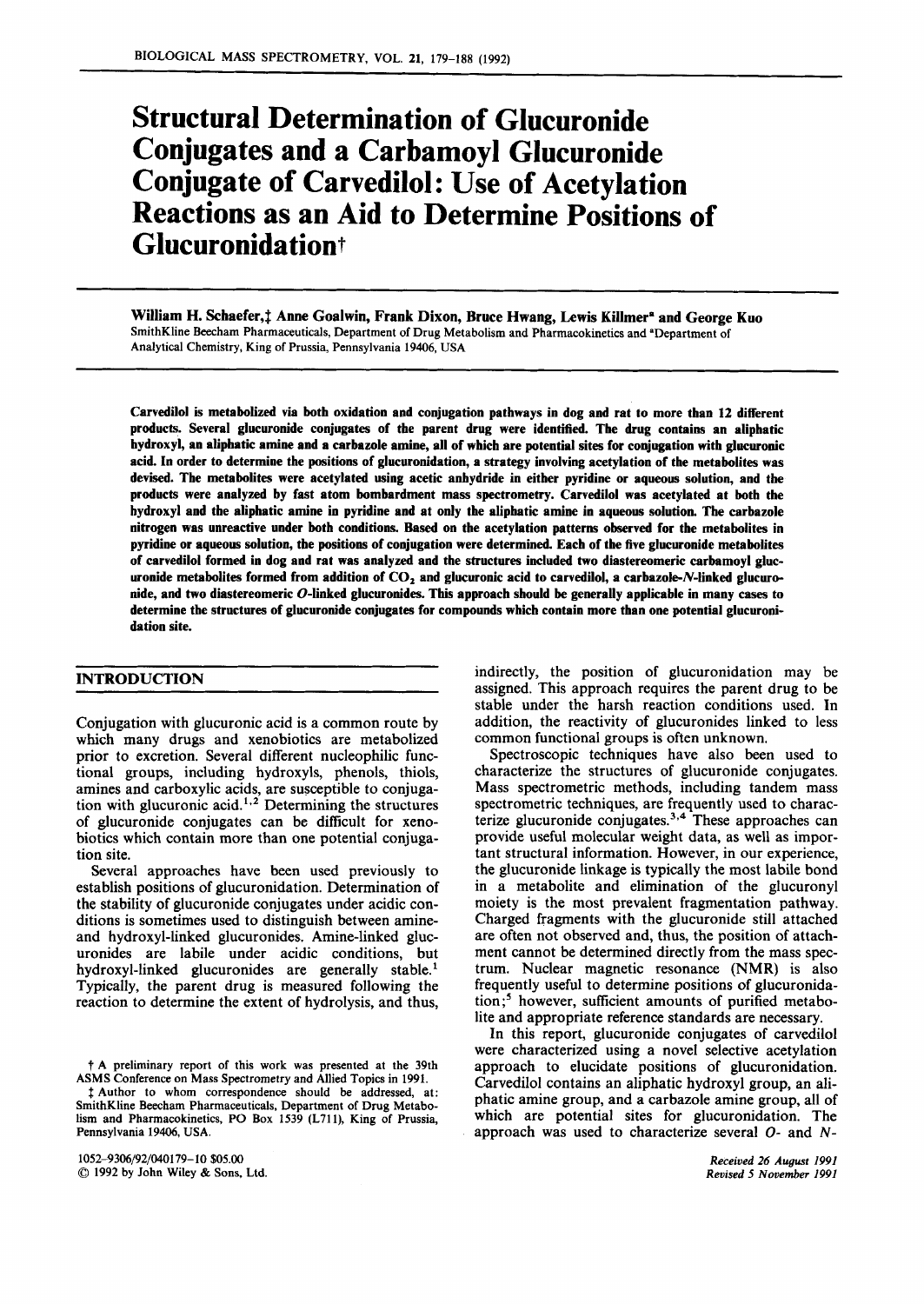linked glucuronide conjugates, including a carbamoyl glucuronide metabolite, which were identified in bile samples from Sprague-Dawley rats following oral gavage administration of (14C)carvedilol.

Carvedilol, which possesses  $\beta$ -adrenoreceptor antagonism and non-specific vasodilation activities, is currently being developed for treatment of hypertension and angina. It is metabolized extensively in rat<sup>6</sup> and dog via both oxidation and conjugation pathways to a large number of products. Only selected glucuronide metabolites are discussed in this report. Although these glucuronide metabolites were relatively minor metabolites in the rat, they were major metabolites in other species (Schaefer, unpublished data). A more comprehensive description of carvedilol metabolism, including quantitative aspects and characterization of metabolites formed by oxidative pathways, will be presented in a separate report.

| <b>EXPERIMENTAL</b> |  |  |  |  |
|---------------------|--|--|--|--|
|                     |  |  |  |  |

## **Chemicals**

Racemic  $(14)$ C)carvedilol (labeled at the chiral carbon, see structure in Table 1) was obtained from Boehringer-Mannheim GmbH and was purified prior to use by the Radiochemistry Department, SmithKline Beecham Pharmaceuticals (specific activity, 31.7 mCi mmol<sup>-1</sup>; Pharmaceuticals (specific activity, 31.7 mCi mmol<sup>-1</sup>; radiochemical purity, 98.2%; chemical purity, 97.1%). Unlabeled carvedilol used in this study was also a racemic preparation. All other chemicals and reagents used for these studies were of reagent grade or better. B-Glucuronidase from bovine liver was purchased from Sigma Chemical Company (St Louis, Missouri). Highperformance liquid chromatography (HPLC)-grade solvents were obtained from J. T. Baker, Inc. (Phillipsburg, New Jersey). HPLC-grade water was obtained from<br>a Milli-Q Water System (Millipore, Milford, Water System (Millipore, Milford, Massachusetts).

## **Dosing solutions**

A stock solution of  $(^{14}C)$ carvedilol (10 mg ml<sup>-1</sup>, 78 µCi  $mg^{-1}$ ) was prepared by dissolving  $(^{14}C)$ carvedilol in absolute ethanol. The dosing suspension used for oral administration was prepared by addition of 87.79 mg of non-radiolabeled carvedilol to 0.82 mol of the stock  $(^{14}C)$ carvedilol solution, followed by dilution of this mixture to 6.4 ml with 0.5% methyl cellulose.

#### **Surgical preparation and dose administration**

Male and female Sprague-Dawley ratios (Charles River, six rats per dose group, 300-400 g) were bile duct exteriorized prior to oral dosing with (<sup>14</sup>C)carvedilol. In preparation for bile duct cannulation, the rats were anesthetized with Ketamine (60 mg  $kg^{-1}$ )/Xylazine (8 mg  $kg^{-1}$ ), i.p., and the surgery was performed under sterile conditions. The bile duct was exposed through a midline abdominal incision and a cannula of narrowed PE-50 tubing was installed into the duct. The peritoneum and skin were closed separately with 3-0 silk. The rats were given access to a post-operation drink solution containing 50 g of dextrose and 0.5 g KCl per liter of physiological saline. The animals were dosed the following day (17-22 h after surgery) by gavage with  $(^{14}C)$ carvedilol (30 mg kg<sup>-1</sup>). The dextrose drink solution was replaced with physiological saline and rat chow approximately 1 h after dosing.

## **Sample collection**

Bile was collected from rats for 1 h prior to dosing. Following administration of  $(^{14}$ C)carvedilol, bile was collected over the periods 0-2, 2-4, **4-6,** 6-12, 12-24 and 24-48 h into tubes which were maintained on ice out of direct light. Urine and feces were also collected over 48 h. Each sample was frozen at  $-80^{\circ}$ C immediately after collection. At the completion of the experiment, the rats were euthanized with a methoxyfiurane overdose.

## **Metabolite isolation**

Bile samples containing <sup>14</sup>C-labeled carvedilol metabolites were subjected to solid-phase extraction using a 12 ml Analytichem C<sub>18</sub> Meg-elute column. The column was preconditioned with **40** ml of acetonitrile-water (80: 20), followed by **40** ml of water. Bile (1 ml) was diluted with 1 ml of water and applied to the column. The column was washed successively with 10 ml of water, 10 **ml** of acetonitrile-water (80: 20), and 10 ml of **acetonitrile-water-trifluoroacetic** acid (80 : 20 : 1). Typically, *c* 1% of the radioactivity from bile eluted with the water wash, 96% eluted during the acetonitrilewater  $(80:20)$  wash, and  $1-3\%$  eluted during the **acetonitrile-water-trifluoroacetic** acid (80 : 20 : 1) wash.

Metabolites isolated by solid-phase extraction were separated further by HPLC using a Brownlee RP-300 column (C8;  $7 \times 250$  mm) and the following linear gradient conditions: solvent A, 0.1 M ammonium acetate pH 5.0; solvent B, acetonitrile-water (80: 20); 0 min, 10% B; 70 min, 45% B; 75 min, 100% B; 80 min, 100% B; flow, 2.0 ml min<sup>-1</sup>; ultraviolet (UV) detection, 285 nm. Fractions **(0.5** min) were collected and a radiochromatogram was generated by liquid scintillation counting. Metabolites were numbered in the order that they eluted from the HPLC column and only glucuronide metabolites M2, M9, M10 and M11 are discussed in this report. These chromatographic conditions resolved carvedilol glucuronide diastereomers M9 and M10, but did not separate the diastereomers of the carbamoyl glucuronide metabolite,  $M11<sup>7</sup>$  In order to completely resolve the diastereomers, Mlla and Mllb, an isocratic HPLC method was developed with the following conditions: Beckman ODS column (10 **x** 250 mm), solvents A and B (as above) **65:35** (v/v); flow, 3.0 ml  $min^{-1}$ ; detection, 285 nm. The stereochemistry of M2 was not determined.

Metabolites purified by HPLC were desalted prior to structural characterization using a  $4.6 \times 30$  mm Brownlee RP-300 column and the following linear gradient conditions: solvent A, water; solvent B, acetonitrile-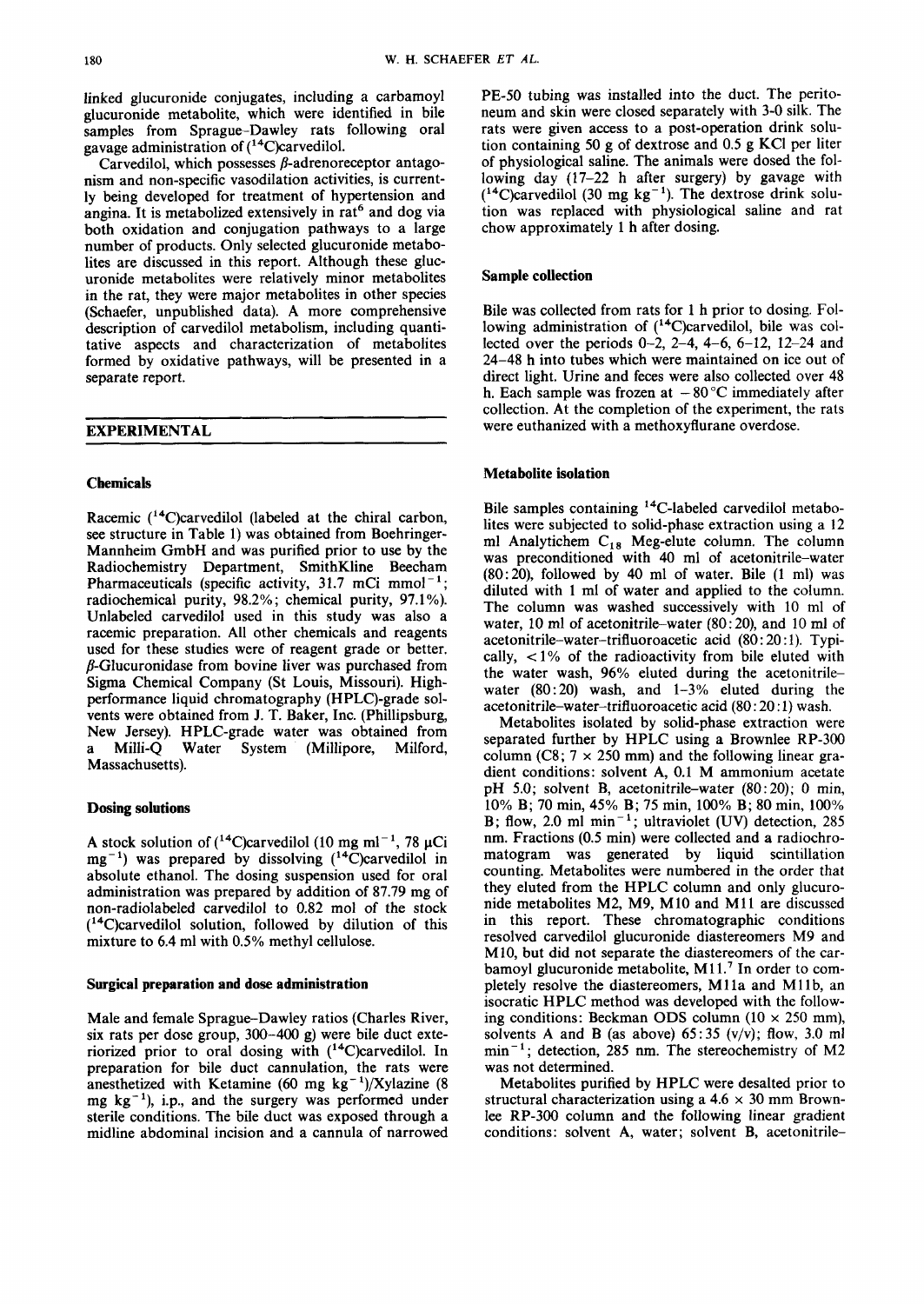water (80:20); 0 min, 0% B; *5* min, 0% B; 10 min, 100% B; 20 min, 100% B; flow, 1.0 ml min-'; UV detection, 285 nm. At 15 min, 250 µl of acetonitrilewater-trifluoroacetic acid  $(80:20:0.2)$  was injected in order to elute any highly retained products.

#### **Synthesis of carvedilol ethylcarbamate**

Carvedilol (200 mg, 0.492 mmol) was dissolved in 3 ml of pyridine and cooled to  $0-4$  °C in an ice bath. Ethyl chloroformate (56.07 mg, 0.517 mmol) was added dropwise with stirring over a period of lh. Stirring was continued for 3h, and the solvent was evaporated under reduced pressure. The residue was dissolved in 6 ml of water (the resulting aqueous solution had a pH  $\sim$ 2), and the product was extracted twice with 10 ml of chloroform. The combined chloroform extracts were treated with charcoal, filtered, and concentrated. Recrystallization of the residue from ethanol yielded 175 mg of carvedilol ethylcarbamate. Analyses using proton NMR (COSY spectrum obtained in  $d_6$ -dimethylsulfoxide ( $d_6$ -DMSO), Table 1) and desorption chemical ionization (DCI) mass spectrometry (discussed below) showed that the carbamate was on the aliphatic nitrogen. The carbazole  $N_H$  was observed in the NMR spectra at 11.25 ppm. The chemical shift (4.25 ppm) of the proton (H-b) on the chiral carbon of the carbmate product was very similar to that of carvedilol (4.17 ppm), indicating that the ethyl chloroformate had not reacted at the hydroxyl of carvedilol.

#### **Ethanolysis of metabolite Mlla**

The ethanolysis reaction was conducted essentially as described by Straub **et a1.\*** Briefly, approximately 100 mg of sodium metal was dissolved in 10 ml of anhydrous ethanol to give a 0.4 M solution of sodium ethoxide. A 100 **pl** aliquot of this was added to an ethanol solution of metabolite M11a (about 100  $\mu$ g in 0.5 ml), and the mixture was allowed to stand at room temperature for 2.5 h; 1 ml of water was added and the pH was adjusted to 7. The product was extracted twice with 500 ul of ethyl acetate. The combined ethyl acetate extracts were concentrated and the solvent was removed under a stream of nitrogen. The synthetic carvedilol ethylcarbamate was also subjected to ethanolysis under the same conditions. The formation of the cyclic carbamate (described below) from both M11a and carvedilol ethylcarbamate was confirmed by mass spectrometry.

## **Acetylation of metabolites**

Metabolites were acetylated in pyridine solution by dissolving approximately 10  $\mu$ g of metabolite in 50  $\mu$ l of pyridine-acetic anhydride  $(1:1)$  and reacting 15 min. Acetylation in aqueous solution was accomplished by dissolving approximately 10 pg of metabolite in *50* **pl H,O-ethanol-diisopropylethylamine (50** : 50 : l), adding 1  $\mu$ l of acetic anhydride-acetonitrile (1:9), and reacting for **15** min. The products were analyzed directly by fast atom bombardment (FAB) mass spectrometry.

#### **Mass spectrometry**

FAB mass spectra were obtained using a VG-7070E-HF mass spectrometer (6 kV accelerating potential) equipped with a saddle-field fast atom gun (operated at 8 kV, 1 mA). Spectra were obtained by automatically switching between positive and negative ion modes. Samples were ionized from a matrix of either gycerol or a mixture of dithiothreitol and dithioerythritol  $(3:1)$ . Some samples were analyzed using a linked  $B/E$  scan technique for analysis of daughter ions produced from metastable parent ions.

Bile was analyzed directly by liquid chromatography/ mass spectrometry (LC/MS) using thermospray ionization on a Finnigan TSQ-70 mass spectrometer operated in alternating positive and negative ion modes. Bile samples were diluted with water, injected directly onto the HPLC instrument, and separated using the linear gradient described above except using a  $250 \times 4.6$  mm Brownlee RP-300 column and a flow rate of 1.5 ml  $min<sup>-1</sup>$ . Ion source conditions were: block temperature 220 °C, and vaporizer temperature 120 °C. Ion current profiles were reconstructed for the major ions which were observed in each spectrum to help ensure that these ions corresponded to a single compound.

DCI experiments were conducted on a Finnigan 3625 mass spectrometer using several reagent gases, including methane, ammonia,  $d_3$ -ammonia and NF<sub>3</sub>.

## **NMR spectroscopy**

Proton NMR spectra were obtained using a Bruker AM-400 NMR spectrometer. Purified, desalted carvedil-01 metabolites were dried over P,05 *in uacuo,* handled under dry argon, and dissolved in  $d_6$ -DMSO for analysis. Protons were assigned based on decoupling and COSY experiments, as appropriate, as well as by comparing their chemical shifts to those of authentic carvedilol.

#### **RESULTS AND DISCUSSION**

#### **General strategy**

Glucuronide conjugates of carvedilol were initially characterized by thermospray LC/MS and FAB mass spectrometry. The spectra showed a characteristic fragment ion which was 176 u less than the pseudomolecular ion, confirming the presence of a glucuronyl moiety on each of the metabolites, but did not reveal the position of glucuronidation on carvedilol. Thus, a series of acetylation experiments with subsequent FAB mass spectral analyses was devised to aid in determining the positions of glucuronidation. The approach relies on the selective acetylation of hydroxyl and amine groups under different conditions. Nucleophilic groups, such as amines and hydroxyls, are readily acetylated in non-aqueous solution by acetic anhydride in the presence of a base, such as pyridine. In aqueous solution, the more nucleophilic amine groups are rapidly acetylated by acetic anhydride, but water (which is present in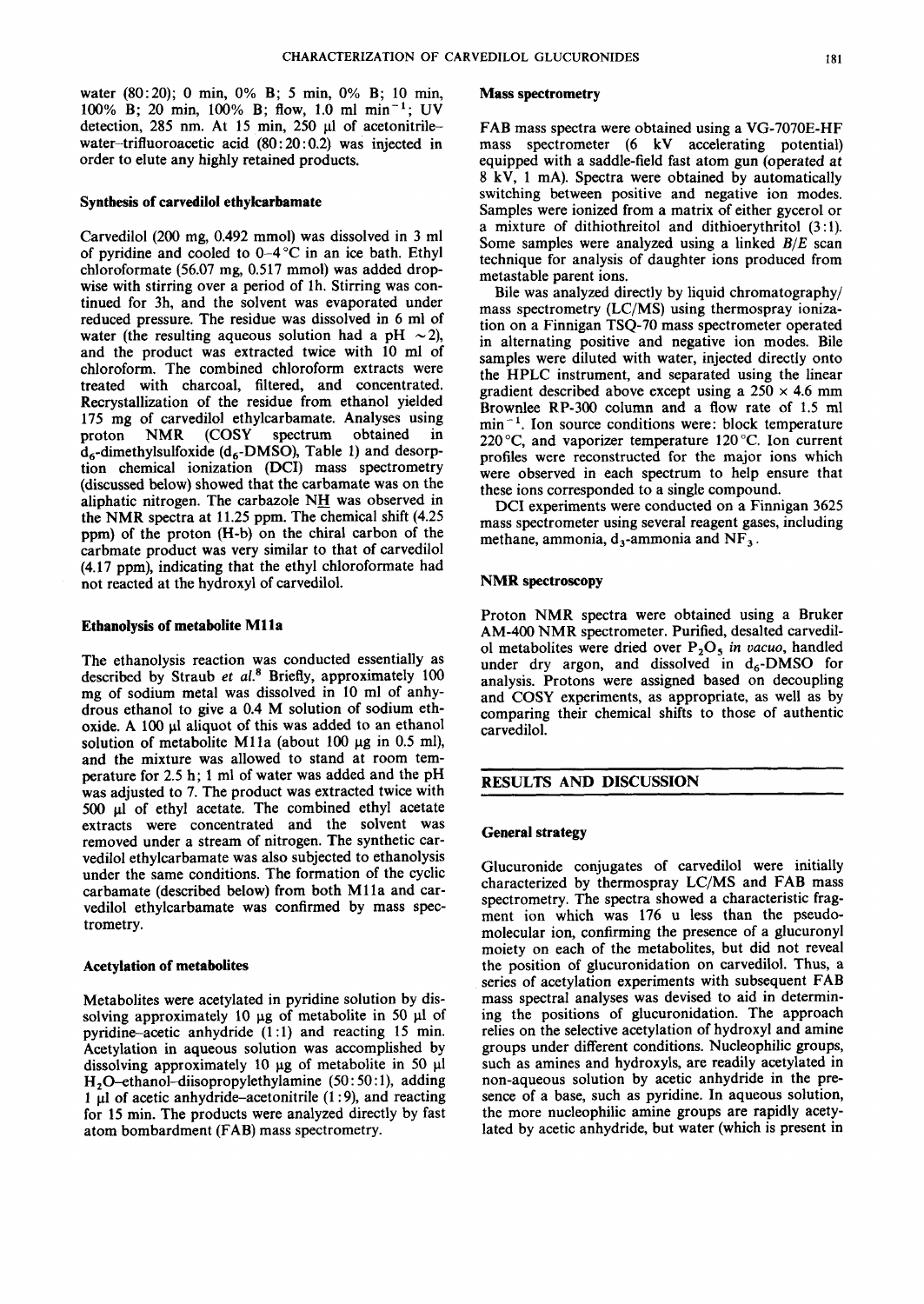great molar excess) competitively prevents acetylation of metabolite hydroxyl groups. Amine and hydroxyl moieties of metabolites which are conjugated to glucuronic acid are blocked and, thus, will not be acetylated. After completion of the acetylation reaction, the reaction mixture is analyzed directly by FAB mass spectrometry. Based on the number of acetyl groups added in each reaction, the position of glucuronidation can be established.

First, carvedilol was reacted with acetic anhydride in pyridine and aqueous solutions in order to determine the reactivities of the various functional groups of the compound. The results were used as a reference for interpreting the results obtained for isolated carvedilol glucuronide metabolites. Following reaction with pyridine-acetic anhydride (1:1), an intense  $[M + H]$ <sup>+</sup> ion was observed at *m/z* 491, which was 84 u higher than that for carvedilol *(m/z* 407), indicating that two acetyl groups were added to carvedilol. In a *B/E* linked scan of the ion at *m/z* 491, shown in Fig. l(a), daughter ions observed at *m*/z 449, 431, 367 and 308 corresponded to loss of  $CH<sub>2</sub>CO$ , acetic acid, methylcatechol and hydroxycarbazole, respectively. Thus, these data indi-



**Figure 1. (a) Positive ion linked-scan (constant 6/€) FAB mass spectrum of carvedilol following acetylation in pyridine and acetic**  anhydride. Daughter ions produced from the  $[M + H]$ <sup>+</sup> ion at  $m/z$ **491 are shown. (b) Positive ion linked-scan (constant 6/€) FAB mass spectrum of carvedilol following acetylation with acetic anhydride in aqueous solution. Daughter ions produced from the**   $[M + H]$ <sup>+</sup> ion at  $m/z$  449 are shown.

cated that both the hydroxyl and aliphatic secondary amine moieties were acetylated. It is important to note that the carbazole nitrogen was not acetylated under these conditions. The carbazole nitrogen was expected to be a relatively poor nucleophile due to delocalization of its electrons into the aromatic rings. The reaction of carvedilol with acetic anhydride in water-ethanoldiisopropylethylamine *(50* : *50* : 1) added only one acetyl group to the molecule as indicated by the  $[M + H]$ ion observed at *m/z* 449. The *B/E* linked scan of *m/z* 449 (Fig. l(b)) showed a daughter ion at *m/z* 407, corresponding to loss of  $CH<sub>2</sub>CO$ , but lacked an ion resulting from loss of acetic acid. The presence of an ion corresponding to loss of  $H_2O$  ( $m/z$  431) and the absence of a fragment ion in the mass spectrum resulting from the loss of acetic acid were consistent with the acetylation of the amine. NMR data for these products, summarized in Table **1,** confirmed the structures. The diacetylated product formed in pyridine showed proton Hb to be shifted downfield due to acetylation of the hydroxyl. The singlets expected for both N-and *0*  linked acetyl groups each appeared as two discrete resonances, presumably due to slow rotation of the N-acetyl group. Several aliphatic protons appeared as complex multiplets due to non-equivalence and/or slow rotation of the acetyl group.

As mentioned above, carvedilol has three sites which could, theoretically, be conjugated with glucuronic acid. Structures for the possible *0-* and N-glucuronides of carvedilol are shown in Table 2. Based on the acetylation pattern observed for carvedilol, the results expected from acetylation of each of these structures with acetic anhydride in pyridine or aqueous solution are also shown. As is evident in Table 2, each of these structures will yield a unique pattern of acetylation which can be used to differentiate between the possible structures.

## **Metabolites 9 and 10**

Metabolites 9 and 10 (M9 and M10) from rat bile were both shown to be carvedilol glucuronides by mass spectral analysis. The mass spectrum for M10 in Fig. 2(a) obtained using thermospray ionization showed intense signals at *m/z* 583 and 407 which were consistent with the  $[M + H]$ <sup>+</sup> ion and aglycone, respectively. The negative ion spectrum in Fig. 2(b) displayed the corresponding ions at *m/z* 581 and 405. Similar results were obtained using FAB ionization. Larger quantities of these products were prepared and isolated from incubations with dog liver microsomes fortified with uridine 5'-diphosphoglucuronic acid (UDPGA).' The microsomal products were used to optimize the acetylation reactions, since only limited amounts of the metabolites were isolated from in *uiuo* samples. The results from characterization of the microsomal products using the acetylation approach were in complete agreement with the acetylation results obtained for M9 and M10 isolated from bile from animals. The COSY NMR spectra for M9 and M10 formed using dog liver microsomes are summarized in Table **1.** Because these data did not indicate, unequivocally, the position of glucuronidation, M9 and M10 were acetylated as described above.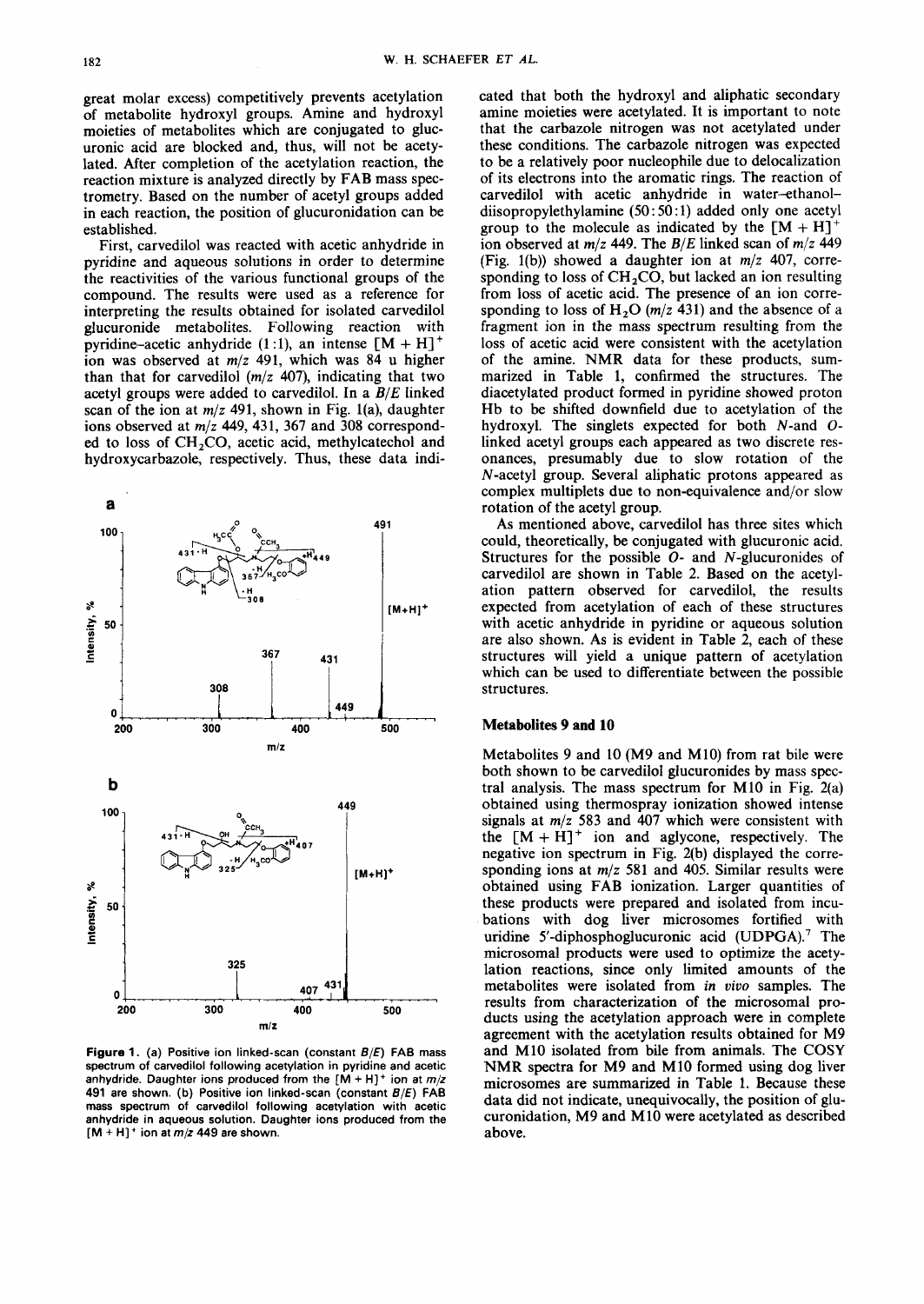#### Table 1. Summary of NMR data for carvedilol glucuronide metabolites and reference compounds (in DMSO-d<sub>4</sub>)

|                               |                          | Chemical shift, ppm |      |               |                |               |      |      |                  |                  |           |                  |                  |                  |               |                              |                              |      |      |      |  |
|-------------------------------|--------------------------|---------------------|------|---------------|----------------|---------------|------|------|------------------|------------------|-----------|------------------|------------------|------------------|---------------|------------------------------|------------------------------|------|------|------|--|
| Metabolite                    | NH                       | H8                  | H7   | H6            | H <sub>5</sub> | HЗ            | H2   | H1   | CAT"             | Ha               | <b>Hb</b> | Hc               | Hd               | He               | Me            | H1'                          | H2'                          | H3'  | H4'  | H5'  |  |
| Carvedilol                    | 11.23                    | 7.44                | 7.32 | 7.12          | 8.21           | 6.68          | 7.28 | 7.07 | $6.81 -$<br>6.97 | 4.11,<br>4.15    | 4.17      | 2.82<br>2.93     | 2.93             | 4.01             | 3.72          |                              |                              |      |      |      |  |
| 2                             | $\overline{\phantom{m}}$ | 7.66                | 7.37 | 7.65          | 8.27           | 6.77          | 7.33 | 7.29 | $6.85 -$<br>7.01 | b                | b         | ь                | 3.15             | 4.12             | 3.73          | 5.79                         | ь                            | ь    | ь    | ъ.   |  |
| 9                             | 11.30                    | 7.43                | 7.32 | 7.08          | 8.15           | 6.66          | 7.28 | 7.08 | $6.84 -$<br>7.03 | 4.37<br>4.40     | 4.57      | 3.51<br>3.55     | 3.48             | 4.23             | 3.70          | 4.67                         | 3.18                         | 3.21 | 3.34 | 3.71 |  |
| 10                            | 11.30                    | 7.44                | 7.32 | 7.09          | 8.18           | 6.70          | 7.30 | 7.10 | $6.84 -$<br>7.03 | 4.37             | 4.59      | 3.48<br>3.58     | 3.48             | 4.28             | 3.68          | 4.69                         | 3.17                         | 3.19 | 3.32 | 3.69 |  |
| 11a                           | 11.22<br>11.23           | 7.41                | 7.28 | 7.07          | 8.25<br>8.30   | 6.66<br>6.69  | 7.25 | 7.05 | $6.78 -$<br>6.99 | b                | ħ         | ь                | b                | ь                | 3.66          | b                            | ь                            | ь    | ь    | Þ    |  |
| 11 <sub>b</sub>               | 11.23                    | 7.42                | 7.30 | 7.07<br>7.16  | 8.25<br>8.29   | 6.66<br>6.70  | 7.28 | 7.06 | $6.79 -$<br>6.98 | ъ                | ь         | ь                | b                | ۰                | 3.67<br>3.68  | P                            | ь                            | ь    | b    | ъ    |  |
| Carvedilol<br>ethyl carbamate | 11.25                    | 7.43                | 7.30 | 7.08.<br>7.09 | 8.24.<br>8.29  | 6.65.<br>6.66 | 7.28 | 7.05 | $6.79 -$<br>6.97 | $3.97 -$<br>4.07 | 4.25      | 3.63.<br>3.88    | 3.63.<br>3.88    | $3.97 -$<br>4.07 | 3.67          | $4.01$ .<br>4.04             | $1.08.$ <sup>4</sup><br>1.14 |      |      |      |  |
| N-Acetyl<br>carvedilol        | 11.24,<br>11.26          | 7.44                | 7.30 | 7.09          | 8.24,<br>8.30  | 6.65,<br>6.70 | 7.30 | 7.09 | $6.81 -$<br>6.99 | $4.10 -$<br>4.18 | 4.30      | $3.42-$<br>3.46  | 3.83             | 3.63.<br>4.10    | 3.67.<br>3.71 | $2.11.$ <sup>*</sup><br>2.19 |                              |      |      |      |  |
| N.O-Diacetvl<br>carvedilol    | 11.28.<br>11.30          | 7.44.<br>7.45       | 7.33 | 7.10          | 8.13,<br>8.15  | 6.65,<br>6.70 | 7.28 | 7.09 | $6.81 -$<br>6.98 | $4.23 -$<br>4.44 | 5.65      | $3.72 -$<br>3.92 | $3.54 -$<br>3.72 | 4.09             | 3.68.<br>3.70 | $2.13.$ <sup>*</sup><br>2.17 | 2.03.<br>2.07                |      |      |      |  |

**.CAT** = **protons on the methyl catechol ring.** 

bignal not assigned due to limited amounts of sample and complexity of the spectrum from multiplicity caused by non-equivalence and / or slow rotation.

° Corresponds to 一C<u>H <sub>2</sub></u>CH <sub>3</sub> of the ethyl carbamate moiety.<br>ª Corresponds to 一CH <sub>2</sub>CH <sub>3</sub> of the ethyl carbamate moiety.<br>ª Corresponds to 一C<u>H <sub>3</sub></u> of the *N* -acetyl moiety.<br>′ Corresponds to 一C<u>H</u> <sub>3</sub> of the *O* -ac



#### **Table 2. Structures of the possible carvedilol** *0-* **and** *N***glucuronides and the unique patterns of acetylation expected for each**



Following reaction with acetic anhydride in pyridine, the FAB mass spectrum of M10 (Fig. **3(a))** showed an  $[M + H]$ <sup>+</sup> ion at  $m/z$  751, 168 u higher than that of the unreacted metabolite. The corresponding  $[M - H]$ <sup>-</sup> ion at **m/z** 749 was observed in the negative ion spectrum (data not shown). These data were consistent with addition of four acetyi groups to the metabolite. The fragment ion observed at  $m/z$  449 corresponded to monoacetylated carvedilol and resulted from elimination of the triacetylated glucuronide moiety. This result indicated that the glucuronide moiety was linked to either the hydroxyl group or the aliphatic amine group of carvedilol. When M10 was reacted with acetic anhydride in an aqueous solution, the FAB mass spec-trum for the product (Fig. 3(b)) displayed an [M - **HI**at *mJz* 623, 42 **u** higher than that of the unreacted metabolite, indicating the addition of one acetyl group. Therefore, the aliphatic amine of **M10** was not conjugated. Thus, the glucuronide of M10 was conjugated to the hydroxyl group of carvedilol. Further support for this assigned was evident in the NMR spectrum of MlO (Table 2). Indeed, the chemical shift of H1' of the sugar moiety at 4.69 ppm in the NMR spectrum for M10 was also consistent with glucuronide linkage to an aliphatic hydroxyl group.

M9 showed a retention time on HPLC which was very similar to that of **M10** and the COSY NMR spectra for these metabolites were essentially identical. The results of the acetylation reactions for M9 were also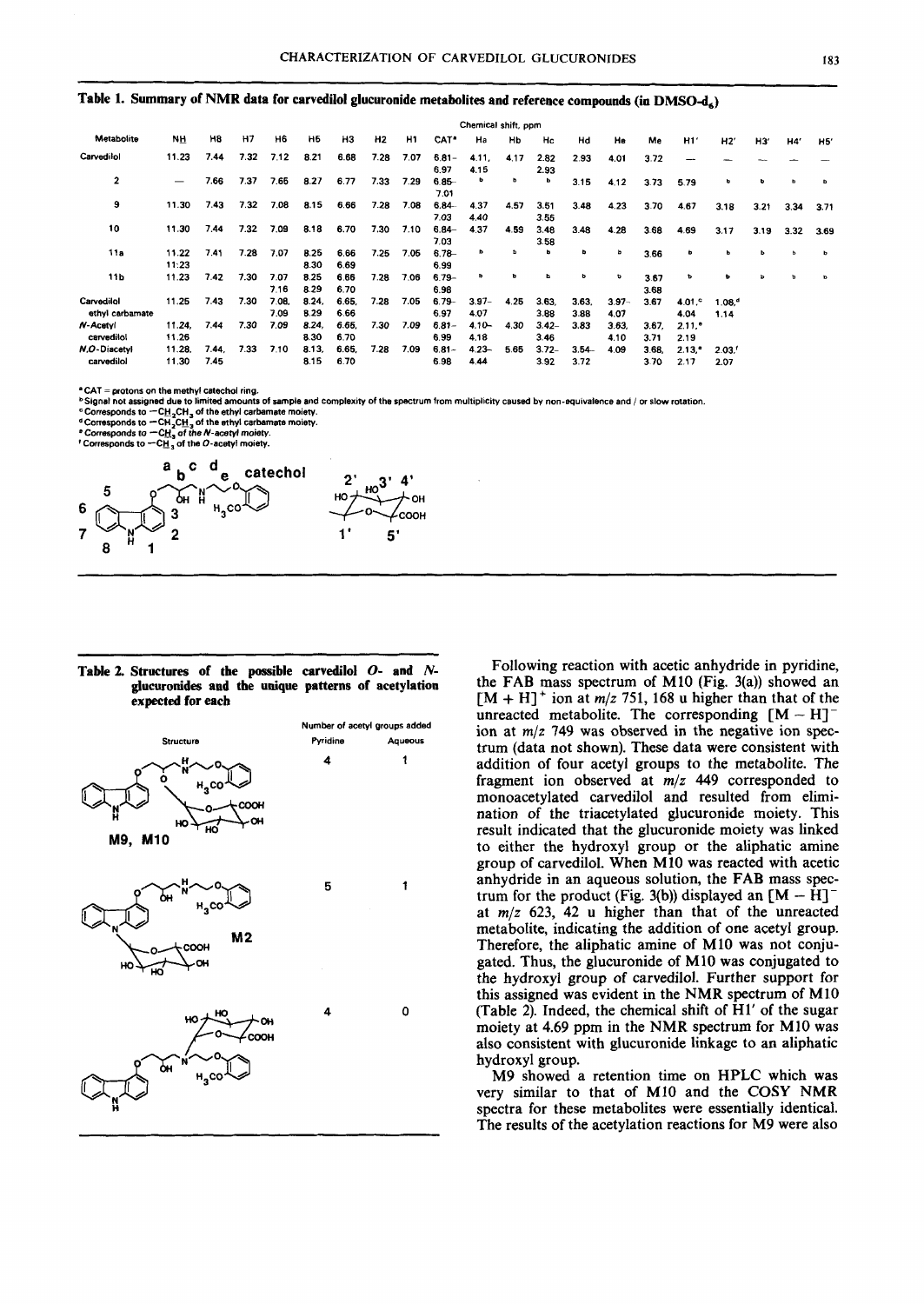

**Figure2. Positive (a) and negative (b) ion thermospray mass spectra for M10.** 

identical to those obtained for M10. Based on these results, M9 and M10 were identified as diastereomers which resulted from O-glucuronidation of racemic carvedilol. Incubation of the individual  $R(+)$  and  $S(-)$ enantiomers of carvedilol with dog liver microsomes fortified with UDPGA indicated that M9 was Rfortified with ODPOA indicated that M9 was K-<br>carvedilol glucuronide and M10 was S-carvedilol gluc-<br>uronide.<sup>7</sup>

## **Metabolite 2**

Metabolite 2 (M2) was identified as a relatively minor metabolite in rate bile. It had a considerably shorter retention time (24 min) than M9, M10 or M11 **(46,** 49 and 53 min, respectively, suggesting a more polar structure. Mass spectra for M2 obtained using FAB and thermospray ionization (data not shown) were essen; tially identical to those observed for M9 and M10, consistent with a glucuronide conjugate of carvedilol. However, these spectra did not indicate the position of glucuronidation.

Consequently, M2 was subjected to further characterization using the acetylation strategy described above. Following acetylation with acetic anhydride in pyridine solution, the positive ion FAB mass spectrum showed an  $[M + H]^+$  ion at  $m/z$  793 and  $[M + Na]^+$  ion at



**Figure 3. (a) Positive ion FAB mass spectra of M1U tollowtng acetylation in pyridine and acetic anhydride. (b) Negative ion FAB mass spectrum of M10 following acetylation with acetic anhydride in aqueous solution. 'G' denotes glycerol matrix ions.** 

 $m/z$  815 (Fig. 4(a)). The corresponding ions  $[M - H]$ <sup>-</sup> at  $m/z$  791 and  $[M - 2H + Na]$ <sup>-</sup> at  $m/z$  813, were observed in the negative ion spectrum data (not shown). Since more extensive fragmention was observed in the positive ion spectrum, the data were useful for structural assignment. The  $[M + H]$ <sup>+</sup> ion for the acetylated metabolite *(m/z* 793) was 210 u higher than that for the unreacted metabolite. This shift in mass was consistent with the addition of five acetyl groups to the metabolite. The fragment ion observed at *m/z* 491, which corresponded to diacetylated carvedilol, was formed from elimination of the triacetylated glucuronyl moiety. The presence of two acetyl groups on carvedilol, in addition to the three acetyl groups incorporated in the glucuronyl moiety, indicated that neither the aliphatic amine nor the hydroxyl group was the site of glucuronide attachment in M2. Thus, the carbazole nitrogen was the only other possible glucuronidation site. A fragment ion corresponding to loss of hydroxycarbazole (183 u) was not observed for M2, although this fragment ion was intense for acetylated carvedilol, M9 and M10. However, an intense fragment ion was observed at *m/z*  308, which corresponded to loss of both hydroxycarbazole and triacetylated glucuronic acid. Fragment ions at *m/z* 431 and 367 corresponded to loss of acetic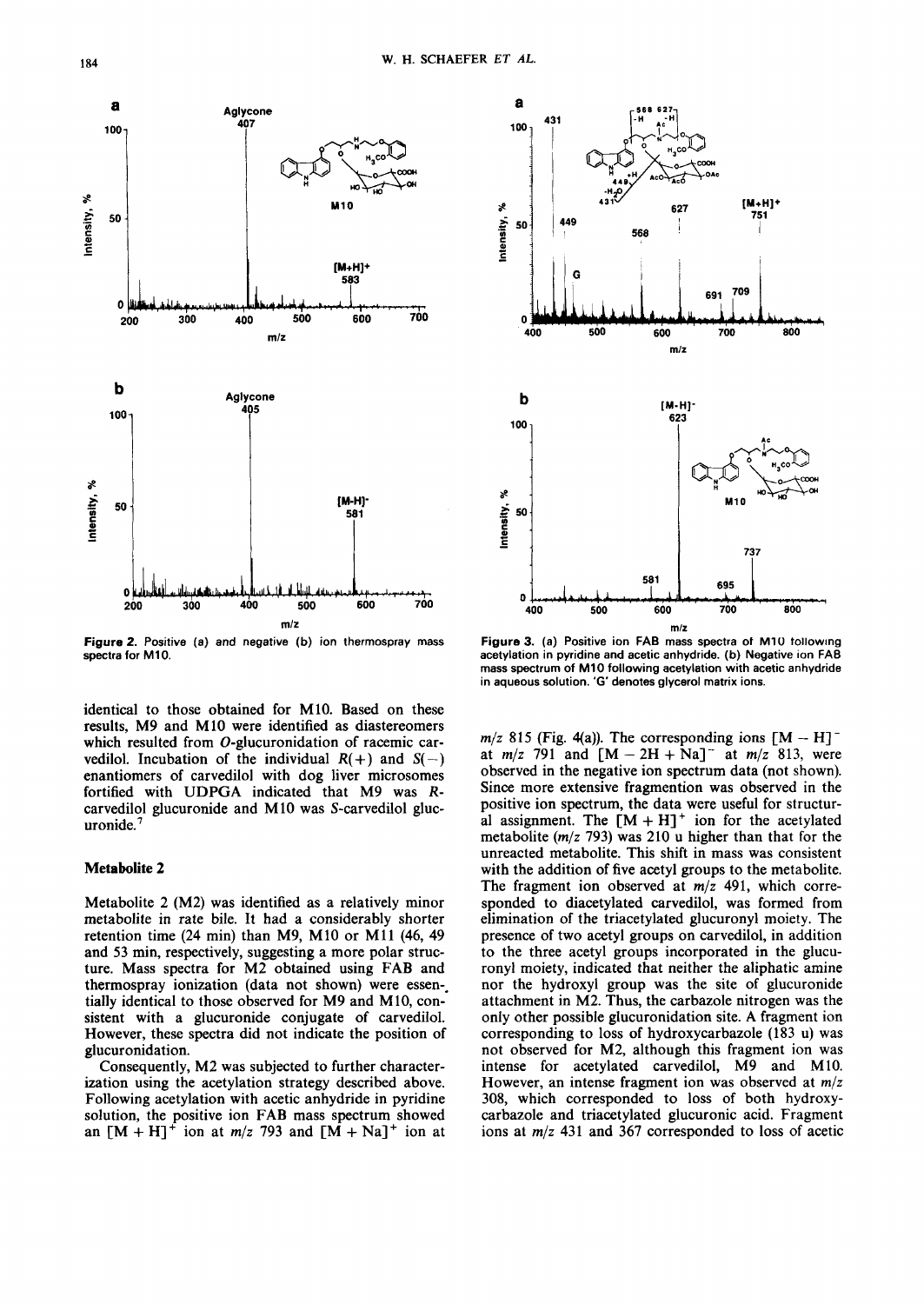

**Figure 4. (a) Positive ion FA6 mass spectra of M2 following acetylation in pyridine and acetic anhydride. (b) Negative ion FAB mass spectrum of M2 following acetylation with acetic anhydride in aqueous solution. 'G' denotes glycerol matrix ions.** 

acid and methylcatechol, respectively, from the *m/z* 491 ion. Acetylation of M2 in aqueous solution resulted in the addition of only one acetyl group, which confirmed that the glucuronide was not linked to the aliphatic amine group. The negative ion FAB mass spectrum of the reaction product (Fig. 4(b)) showed an  $[M - H]$ <sup>-</sup> ion at *m/z* 623 and a fragment ion at *m/z* 447, which corresponded to monoacetyl carvedilol following elimination of the glucuronyl moiety. Further evidence for a carbazole N-linked glucuronide was provided by the proton **NMR** spectrum of M2 (Table 1). A signal for the carbazole NH (at  $\sim$  11.2 ppm) was not observed in this spectrum. In addition, the anomeric proton (Hl') of the glucuronic acid moiety was shifted downfield (5.79 ppm), consistent with linkage at an aromatic ring system.

## **Metabolite 11**

Metabolite 11 (M11), a significant metabolite excreted in rat bile, was assigned as a carbamoyl glucuronide conjugate of carvedilol (see below). Figure *5* shows the mass spectra for M11 obtained using FAB ionization. The ion at  $m/z$  627 corresponded to the  $[M + H]$ <sup>+</sup> ion and the fragment ions at *m/z* 451 and 407 represented protonated carvedilol carbamic acid and protonated carvedilol, respectively. In negative ion mode, an



**Figure 5. Positive (a) and negative (b) ion FAB mass spectra of carvedilol carbamoyl glucuronide (Mll) isolated from rat bile. 'G' denotes glycerol matrix ions.** 

 $[M - H]$ <sup>-</sup> at *m*/z 625 was observed with little fragmentation. A *B/E* linked scan of daughter ions of *m/z* 627 (data not shown) displayed ions which corresponded to loss of the glucuronide *(m/z* 451) and loss of both CO, and the glucuronide *(m/z* 407). Interestingly, an ion was also observed which corresponded to loss of  $CO<sub>2</sub>$  alone *(m/z* 583). Pearson *et aL9* have also reported the loss of CO, from benzyl and t-butyl carbamate ester derivatives of glutathione conjugates during FAB mass spectrometric analyses, suggesting the *CO,* was eliminated from the carbamates via an intramolecular rearrangement. The thermospray ionization mass spectra for M11 were quite different from the FAB mass spectra. The positive ion spectrum in Fig.  $6(a)$  showed a very weak ion at *m/z* 627. More intense fragment ions at *m/z* 407 and 433 were assigned to protonated carvedilol and a cyclic carbamate product formed from elimination of the glucuronide moiety. This cyclic product was most likely formed as a thermal degradation product in the thermospray interface and is discussed in more detail below. The corresponding ions at *m/z* 625, 431 and 405 were observed in the negative ion spectrum (Fig. 6(b)). Improved HPLC separation (using isocratic conditions, see Methods) resolved two diastereomers (see below and ref. 7). M11a and M11b were readily hydrolyzed by  $\beta$ glucuronidase from bovine liver to yield carvedilol. Previous studies done in *uitro* using liver microsomes indicated that M11b was produced from  $S(-)$ -carvedilol and M11a was produced from  $R(+)$ -carvedilol.<sup>7</sup>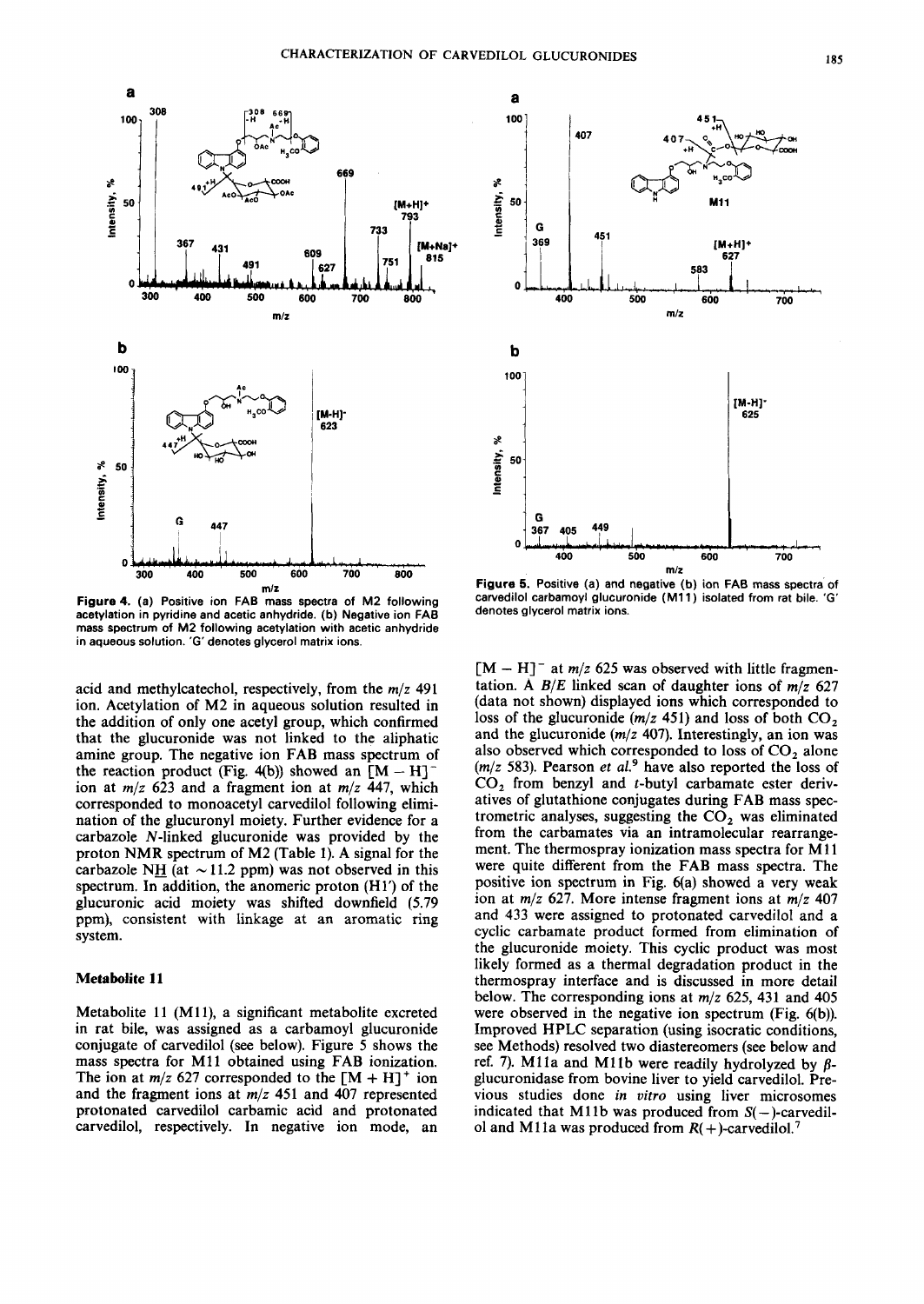

**Figure 6. Positive (a) and negative (b) ion thermospray mass**  spectra for M11.

Proton NMR analyses of Mlla and Mllb, summarized in Table 1, yielded very complicated spectra. The aromatic region of the spectra for M11a and M11b showed the carbazole NH at 11.23 ppm, indicating that metabolism had not occurred at the carbazole nitrogen. However, many of the other aromatic and aliphatic proton signals appeared as two discrete resonances or appeared as complex multiplets. A similar pattern of complex aromatic signals was observed in the proton NMR spectrum for carvedilol ethylcarbamate, which has only one chiral center. This phenomenon was attributed to slow rotation about the carbamate  $C-N$ bond. Consequently, the region of the NMR spectra which described the aliphatic protons for M11a and M11b was too complex to allow interpretation on such a limited amount of material. Thus, the position of metabolism could not be determined from the NMR spectra.

M<sub>11</sub> a was characterized further using the ethanolysis reaction described by Straub and co-workers for characterization of a benzazepine carbamoyl glucuronide.<sup>8</sup> The metabolite was reacted with sodium ethoxide and was expected to yield carvedilol ethylcarbamate through displacement of the glucuronic acid. Authentic carvedilol ethylcarbamate was prepared for use as a reference. HPLC analysis of the ethanolysis reaction showed that a single product was formed, but this product had a slightly different retention time from that of the authentic carvedilol ethylcarbamate. Analysis of these compounds by DCI mass spectrometry confirmed

that the ethanolysis product was not carvedilol ethylcarbamate. As expected, authentic carvedilol ethylcarbamate showed an  $[M + H]$ <sup>+</sup> ion at  $m/z$  479 (Fig. 7(a)). The fragment ion at *m/z* 461, corresponding to elimination of  $H<sub>2</sub>O$ , and the absence of a fragment ion resulting from elimination of ethylcarbonic acid (as well as other NMR data, Table l), confirmed that the ethoxycarbonyl group was linked to the aliphatic secondary amine of carvediolol. However, the ethanolysis product of M11a showed an  $[M + H]^+$  at  $m/z$  433 (Fig. 7(b)) using methane as a reagent gas and an  $[M - H]^+$ ion at *m/z* 431 using NF, (data not shown). Thus, the ethanolysis product weight 26 u more than carvedilol. The DCI mass spectrum in Fig. 7(c), obtained using deuterated ammonia as the reagent gas, indicated that the product had only one exchangeable proton which was on the carbazole nitrogen. The cyclic carbamate structure in Fig. 7(b) is in agreement with these data. These data also confirmed that metabolism had occurred on the aliphatic chain, but did not indicate the position unequivocally. Further investigation demonstrated that authentic carvedilol ethylcarbamate also yielded the same cyclic product (as determined from the



**Figure 7. (a) Positive ion DCI mass spectrum of authentic carvedilol ethyl carbamate obtained using methane as a reagent gas. (b) Positive ion DCI mass spectrum of the ethanolysis product of M11 obtained using methane as a reagent gas. (c) Positive ion DCI mass spectrum of the ethanolysis product of M11 obtained using d,-ammonia as a reagent gas.**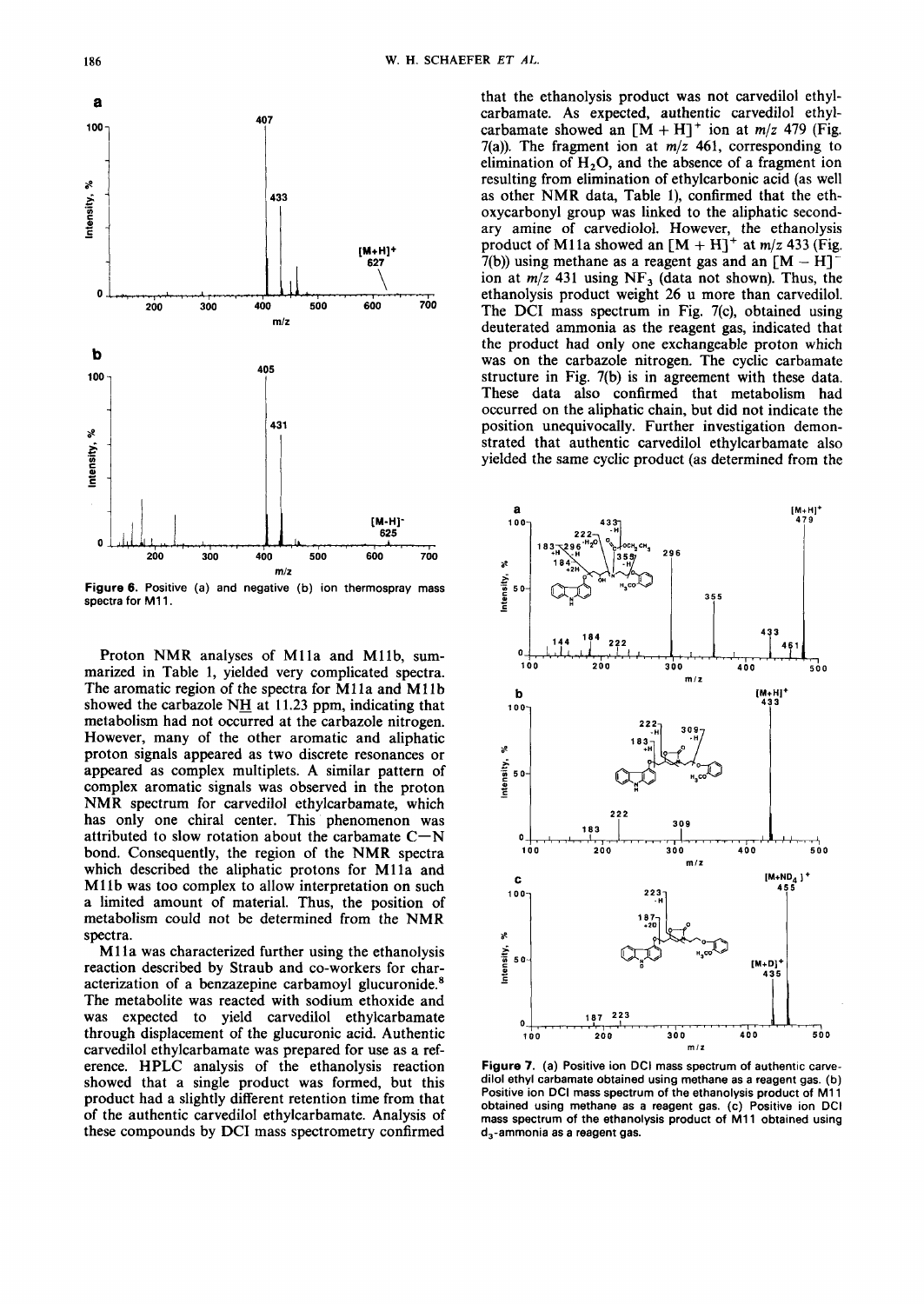FAB mass spectrum, data not shown) when subjected to the ethanolysis reaction. Carvedilol ethylcarbamate was, however, stable under acidic conditions. This basecatalyzed intramolecular reaction was facilitated by the ability of the aliphatic hydroxyl group of carvedilol to form a five-membered cyclic carbamate (see below). Similar base-catalyzed cyclization with elimination of glucuronic acid was reported for tocainide carbamoyl<br>glucuronide.<sup>13</sup>

To locate unequivocally the position on carvedilol where metabolism had occurred, both M11a and M11b were subjected to the acetylation methods described above. Although **M11** was formed by addition of CO, and glucuronic acid to carvedilol, the  $CO<sub>2</sub>$  and glucuronic acid could, hypothetically, be linked to either the aliphatic hydroxyl or amine group of carvedilol. As described for the glucuronide metabolites above, determination of the numbers of acetyl groups added to **M11**  could distinguish between these possible structures. Figure 8(a) shows the negative ion FAB mass spectrum for Mllb following acetylation in pyridine. The  $[M - H]$ <sup>-</sup> ion at  $m/z$  793, a shift of 168 u, indicated the addition of four acetyl groups to Mllb. The fragment ion at *m/z* 491 in the negative ion FAB mass spectrum was consistent with monoacetylated carvedilol carbamic



**Figure 8. (a) Negative ion FAB mass spectrum of M11 following acetylation in pyridine and acetic anhydride. (b) Negative ion FAB mass spectrum of M11 following acetylation with acetic anhydride in aqueous solution. 'G' denotes glycerol matrix ions.** 

acid, which resulted from elimination of the triacetylated glucuronyl moiety. In comparison, M11b was found to be unreactive with acetic anhydride in aqueous solution as evidenced by the  $[M - H]$ <sup>-</sup> ion at aqueous solution as evidenced by the  $[M - H]$ <sup>-</sup> ion at  $m/z$  625 (Fig. 8(b)). This spectrum was identical to that observed for the untreated metabolite. The results for **M11** b indicated that the aliphatic amine group of carvedilol was blocked from acetylation and the hydroxyl group of carvedilol had reacted in the pyridine reaction. Thus, both the  $CO<sub>2</sub>$  and the glucuronide were attached to the amine of carvedilol to form a carbamoyl glucuronide structure. Identical results were obtained for the diastereomer M11a. Although carvedilol carbamoyl glucuronide was unstable under the basic conditions used for ethanolysis, it was stable under the weakly basic conditions used for acetylation in pyridine or aqueous solution.

Several other carbamoyl glucuronides have recently been identified as metabolites of primary and secondary amine-containing compounds. These include tocainide,<sup>13,14</sup> the benzazepine SK&F 86466,<sup>8</sup> sertraline<sup>15</sup> and rimantadine.<sup>16</sup> Carbamoyl glucuronide metabolites have been hypothesized to be formed by reaction of  $CO<sub>2</sub>$  with a primary or secondary amine to form a carbamic acid, and subsequent glucuronidation of this carbamic acid.<sup>8,13</sup> Results from experiments done in vitro support this mechanism.<sup>7</sup> In the past, polar conjugated metabolites were routinely hydrolyzed prior to mass spectral analysis. Upon enzymatic hydrolysis with *8*  glucuronidase, carbamoyl glucuronide metabolites generate parent drug due to the instability of free carbamic acids, and could be erroneously identified as direct glucuronide conjugates. Because spectroscopic methods are currently available which are better suited for characterization of polar metabolites, many more carbamoyl glucuronide metabolites of amines are likely to be identified in the future.

## **CONCLUSIONS**

An approach employing selective acetylation of amine and hydroxyl groups of glucuronide conjugates with acetic anhydride in conjunction with FAB mass spectrometry was used to determine positions of glucuronidation of carvedilol metabolites. Acetylation with acetic anhydride in pyridine is a common reaction for derivatization of nucleophilic amine and hydroxyl groups. Based on mass spectral analysis, the reaction of carvedilol glucuronides with acetic anhydride in pyridine reached completion in minutes. Each acetylation was readily identified in the mass spectrum of the reaction product by the addition of **42** u to the molecular ion. Additions other then 42 u (or multiples of 42 u) would indicate that additional chemical reactions or degradations had occurred. Selective acetylation of aliphatic amine groups was accomplished using acetic anhydride in aqueous solution in the presence of base. This reaction has been utilized in classical synthetic chemistry,<sup>10</sup> as well as for acetylation of N-termini of peptides which may contain serine and/or threonine residues.<sup>11,12</sup> The reaction conditions described in this report were optimized to give complete reaction on a small scale.